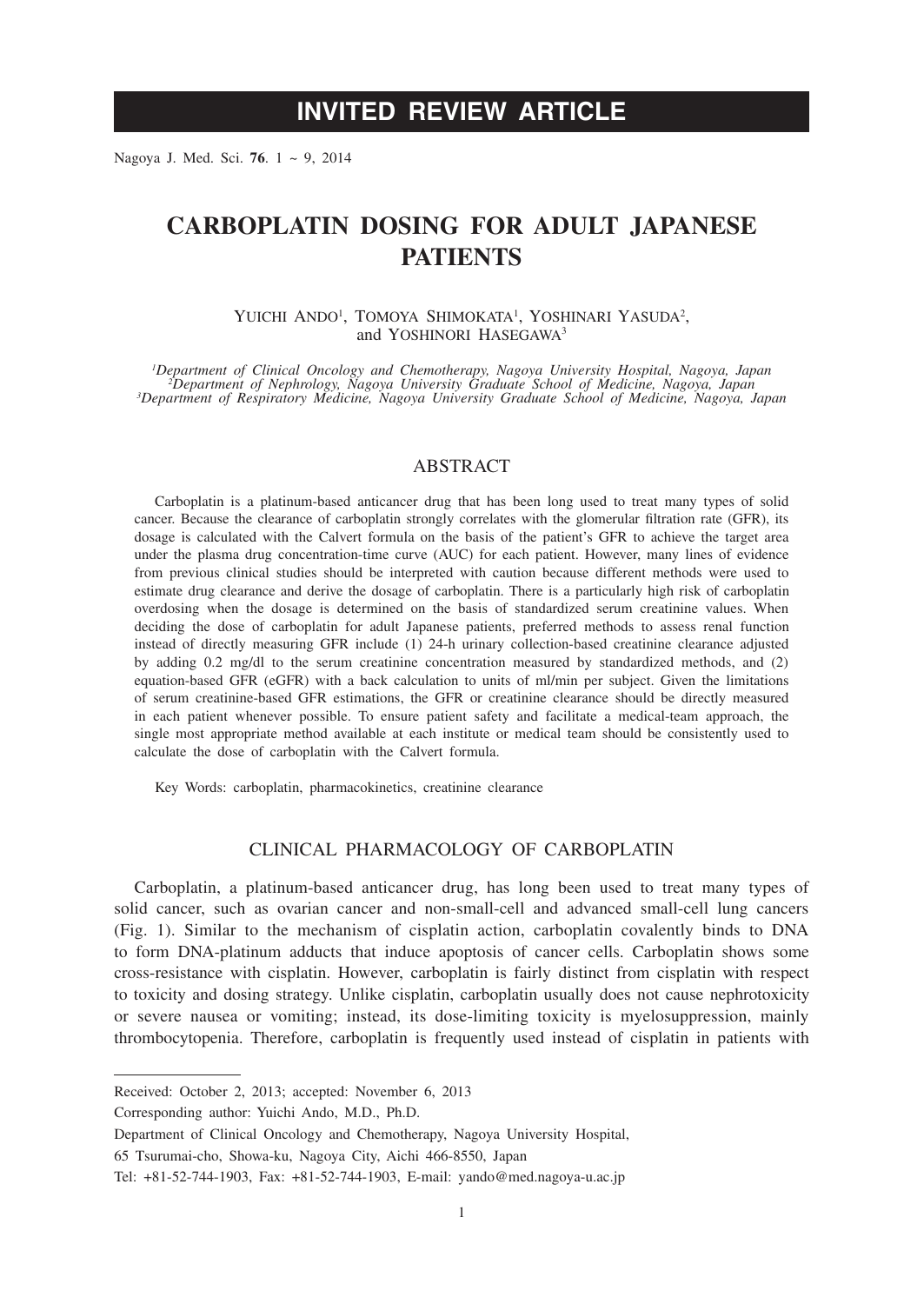

**Fig. 1** Chemical structures of carboplatin and cisplatin

platinum-sensitive cancer who are unable to tolerate cisplatin-related toxicity or the aggressive hydration needed to prevent nephrotoxicity. The marked difference in toxicity is explained in part by the distinctive pharmacokinetics of carboplatin: most importantly, carboplatin is more stable in plasma than cisplatin. During the first 4 hours after intravenous administration, more than 90% of carboplatin remains unbound to plasma proteins. Most of the remainder slowly binds to plasma proteins over the course of the next 24 hours.<sup>1)</sup> Because carboplatin is predominantly filtered and eliminated by the renal glomerulus, clearance of the drug strongly correlates with the glomerular filtration rates (GFR) of individual patients. The linear pharmacokinetics of carboplatin is another key to understanding its dosing strategy: the drug clearance is constant, at least across the therapeutic range. Consequently, there is a strong linear correlation between the patient's GFR and the area under the plasma drug concentration-time curve (AUC) after administration of carboplatin, which means that GFR simply determines the actual AUC for each patient.

The AUC of carboplatin closely reflects total body exposure to the drug. In fact, carboplatinrelated thrombocytopenia and other toxic effects, as well as antitumor efficacy, depend on the AUC rather than on the administered dose based on body surface area  $(BSA)^2$ . Therefore, unlike most anticancer drugs for which dosage is determined on the basis of the patient's BSA, the dosage of carboplatin is calculated using the GFR of the individual patient to achieve the target AUC. For adult patients with cancer, the Calvert formula has been commonly used for such pharmacokinetic-guided dosing.3)

Dose (mg) = target AUC (mg/ml  $\times$  min)  $\times$  [GFR (ml//min) + 25]

The clinical superiority of this GFR-based dosing over conventional BSA-based methods has not been demonstrated. However, multiple pharmacokinetic studies have shown that the GFRbased dosing reliably attains the target AUC with acceptable toxicity and therapeutic efficacy in patients who receive carboplatin.

#### CARBOPLATIN DOSING WITH THE CALVERT FORMULA

GFR is the best overall index of renal function. Exogenous inert substances, such as inulin, iohexol, or iothalamate, which are filtered freely by the glomerulus and neither reabsorbed nor secreted *via* the renal tubules, are considered the best filtration markers for the measurement of GFR.4) Inulin clearance is now used clinically in Japan.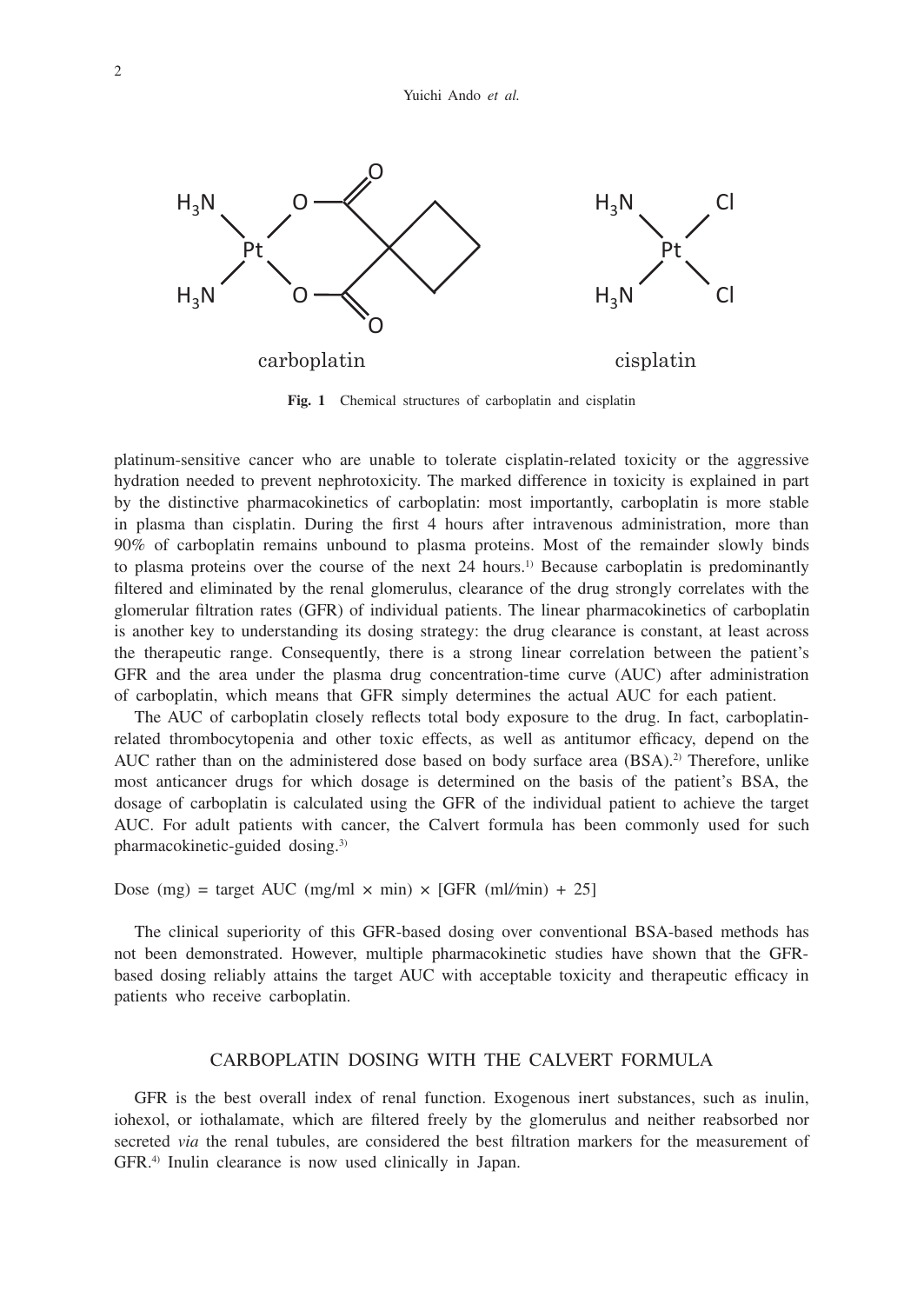#### CARBOPLATIN DOSING FOR JAPANESE PATIENTS

# Inulin clearance (ml/min) =  $\frac{\text{urine volume (ml/min)} \times \text{urine inulin (mg/dl)}}{\text{m}}$ serum inulin (mg/dl)

The Calvert formula was developed using the GFR measured by assessing the clearance of <sup>51</sup>Cr-ethylenediamine tetraacetic acid (<sup>51</sup>Cr-EDTA), a radionuclide-labeled GFR marker. However, because it is not realistic to measure such uncommon exogenous substances in routine practice, creatinine clearance (CrCl, ml/min) at steady state has been historically used instead of GFR. CrCl is generally used to adjust the dosage of drugs that are mainly excreted by the kidney.

$$
CrCl = \frac{\text{urine volume (ml/min, usually over 24 hours)} \times \text{urine creationine (mg/dl)}}{\text{serum creationine (mg/dl)}}
$$

To avoid the use of urine collection bags and inaccuracies associated with urine collection, it is a widely accepted practice to use mathematical equations to estimate CrCl (eCrCl) on the basis of a single measurement of serum creatinine.<sup>5,6)</sup>

Cockcroft-Gault equation:

$$
eCrCl = \frac{\text{weight (kg)} \times \{140 - \text{age (years)}\}}{72 \times \text{serum creation (mg/dl)}} \text{ (x 0.85 if female)}
$$

Jelliffe equation:

eCrCl (ml/min/1.73 m<sup>2</sup>) = 
$$
\frac{98 - 0.8 \times \{age (years) - 20\}}{\text{serum creationine (mg/dl)}}
$$
 (× 0.9 if female)

In response to an increasing need to precisely estimate GFR (eGFR) and thereby detect renal dysfunction at an early stage, the Modification of Diet in Renal Disease (MDRD) Study equation and the Chronic Kidney Disease Epidemiology Collaboration (CKD-EPI) equation were recently developed in the US. As the Japanese counterpart, an alternative equation has been developed.<sup>7)</sup>

eGFR (ml/min/1.73 m<sup>2</sup>) = 194 × serum creatinine (mg/ml)<sup>-1.094</sup> × age<sup>-0.287</sup> (× 0.739 if female)

It is noteworthy that eGFR incorporates a correction factor for standard BSA (ml/min/1.73 m<sup>2</sup>). Therefore, when used for the Calvert formula, eGFR must be back-calculated to translate into units of ml/min per subject, using the individual patient's BSA.

eGFR (ml/min) = eGFR (ml/min/1.73 m<sup>2</sup>) × 
$$
\frac{\text{BSA (m2)}{1.73}
$$

#### PITFALLS IN CARBOPLATIN DOSING BASED ON SERUM CREATININE

Although pharmacokinetic-guided dosing using the Calvert formula has gained general acceptance in medical oncology, pitfalls in estimating GFR for carboplatin dosing have been recently discussed. First, unlike inulin and other GFR markers, creatinine is secreted by the renal tubules in addition to glomerular filtration; therefore, CrCl is expected to exceed GFR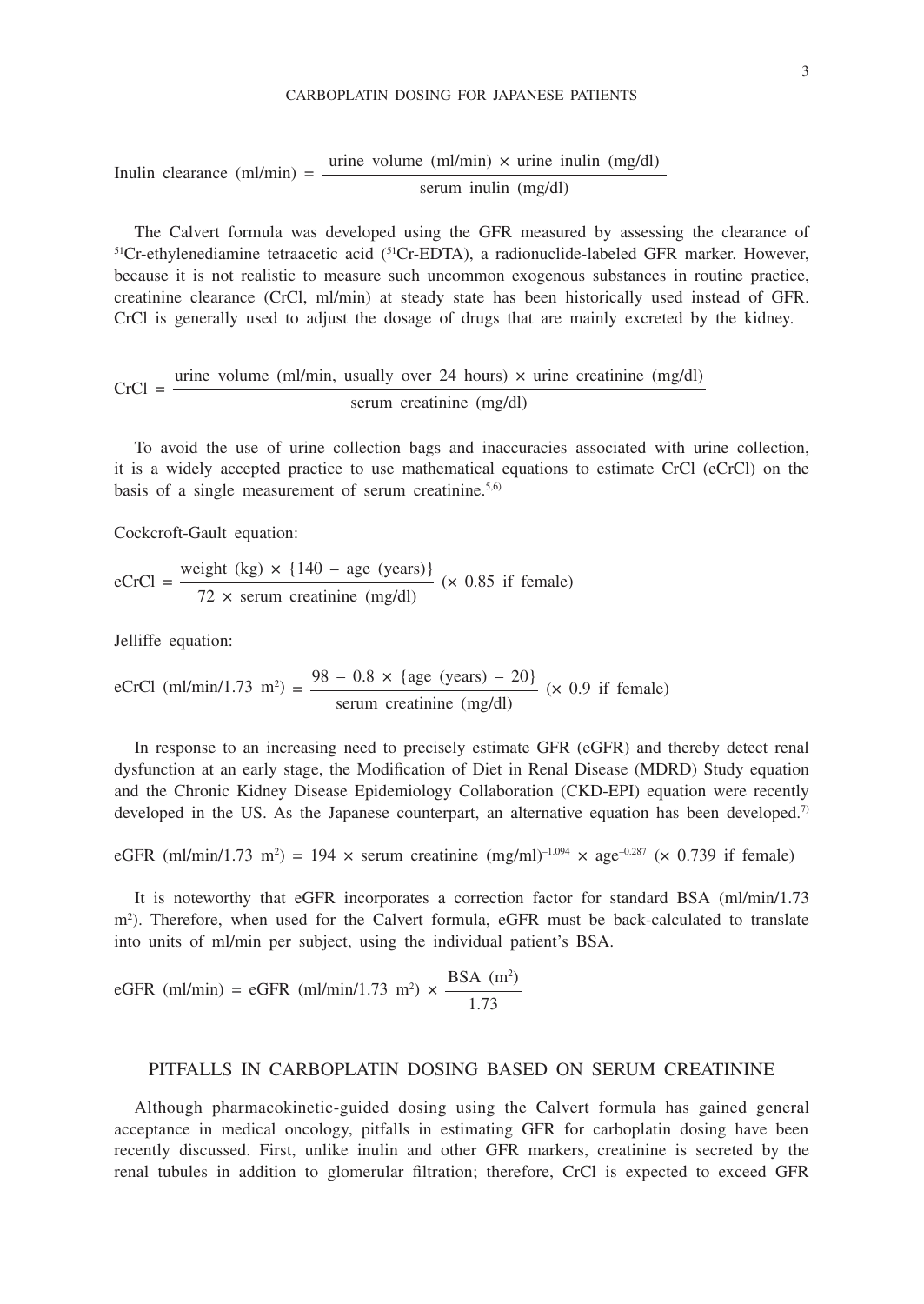#### Yuichi Ando *et al.*

normally by 5% to 15%. When the Jaffè method, a traditional colorimetric assay, was used to measure serum creatinine in the past, the difference between CrCl and GFR was almost negligible in clinical practice. The serum creatinine concentration measured by the Jaffè method was systematically higher than the true concentration by 0.1 to 0.3 mg/dl owing to interference by non-specific substances in the serum. Accordingly, the calculated CrCl was underestimated but remained close to the GFR. However, as creatinine-specific assays, employing techniques such as enzymatic methods, isotope dilution mass spectrometry (IDMS), or IDMS-traceable methods, became standardized in clinical laboratories during the past decade, this inherent difference was sometimes no longer negligible clinically. For the majority patients and for most drugs, there is actually little difference in the dosage based on either CrCl or GFR because dosage modification is simply categorized; for example, the dose should be reduced by one level in the event of impaired renal function. On the other hand, overestimation of carboplatin clearance does have a serious impact on carboplatin dosing because even a small overdose can cause unexpected severe toxicity owing to the narrow therapeutic index. In Japan, enzymatic methods have been commonly used in clinical laboratories since the middle of the 1990s, whereas major laboratories in the US launched IDMS or IDMS-traceable methods by the end of 2010. In the European Union and perhaps other countries, the measurement of serum creatinine has yet to be standardized.<sup>8)</sup> The time-lag between Japan and other countries in introducing standardized methods seems to have caused considerable confusion about carboplatin dosing. Carboplatin dosages based on standardized methods are expected to be higher than those used in previous clinical studies, in which the dosage was calculated by non-standardized methods. We first warned about important bias in 1997 (Fig. 2),<sup>9)</sup> and subsequently proposed a correction formula for the adjustment of serum creatinine concentration measured by the standardized method.<sup>10-12)</sup> This correction formula cannot overcome the bias completely, but we consider that it carefully balances between avoiding the risks of overdosage and improving the therapeutic efficacy in patients given carboplatin.

Adjusted CrCl = 
$$
\frac{\text{urine volume (ml/min)} \times \text{urine creationine (mg/dl)}}{\text{serum creationine (mg/dl)} + 0.2}
$$

However, many physicians did not pay much attention to this bias until standardized creatinine methods were recently introduced in the US. In 2010, the US Food and Drug Administration and Gynecologic Oncology Group alerted the investigators participating in clinical trials of carboplatin that the incidence of carboplatin-related toxicity increased after introduction of the standardized method.13) They recommended (1) to use the Cockcroft-Gault equation instead of the Jelliffe equation; (2) to cap carboplatin dosage using a maximum GFR of 125 ml/min in the Calvert formula, corresponding to 900 mg, 750 mg, and 600 mg at AUC of 6, 5, and 4, respectively; and (3) to round abnormally low serum creatinine concentrations to 0.6 mg/dl (amended to 0.7 mg/dl soon after). Although these modifications were immediately effective for ensuring patient safety, they most likely did not enhance therapeutic efficacy.

A second pitfall is that eGFR and eCrCl derived from serum creatinine concentrations are not ideal markers of renal function. Because creatinine is an endogenous substance, serum creatinine concentrations inevitably depend on various non-renal factors, such as muscle mass, dietary intake, drug interactions, and variability among assays. The effects of these factors are more evident in patients with advanced cancer, who have distinctive physiological and nutritional status and are likely to receive multiple medications. Accordingly, the serum creatinine concentrations in such patients are frequently in a non-steady state. Furthermore, because the Cockcroft-Gault and the Jelliffe equations were developed when serum creatinine concentrations were measured by non-standardized methods, the eCrCl estimated on the basis of the current standardized creatinine-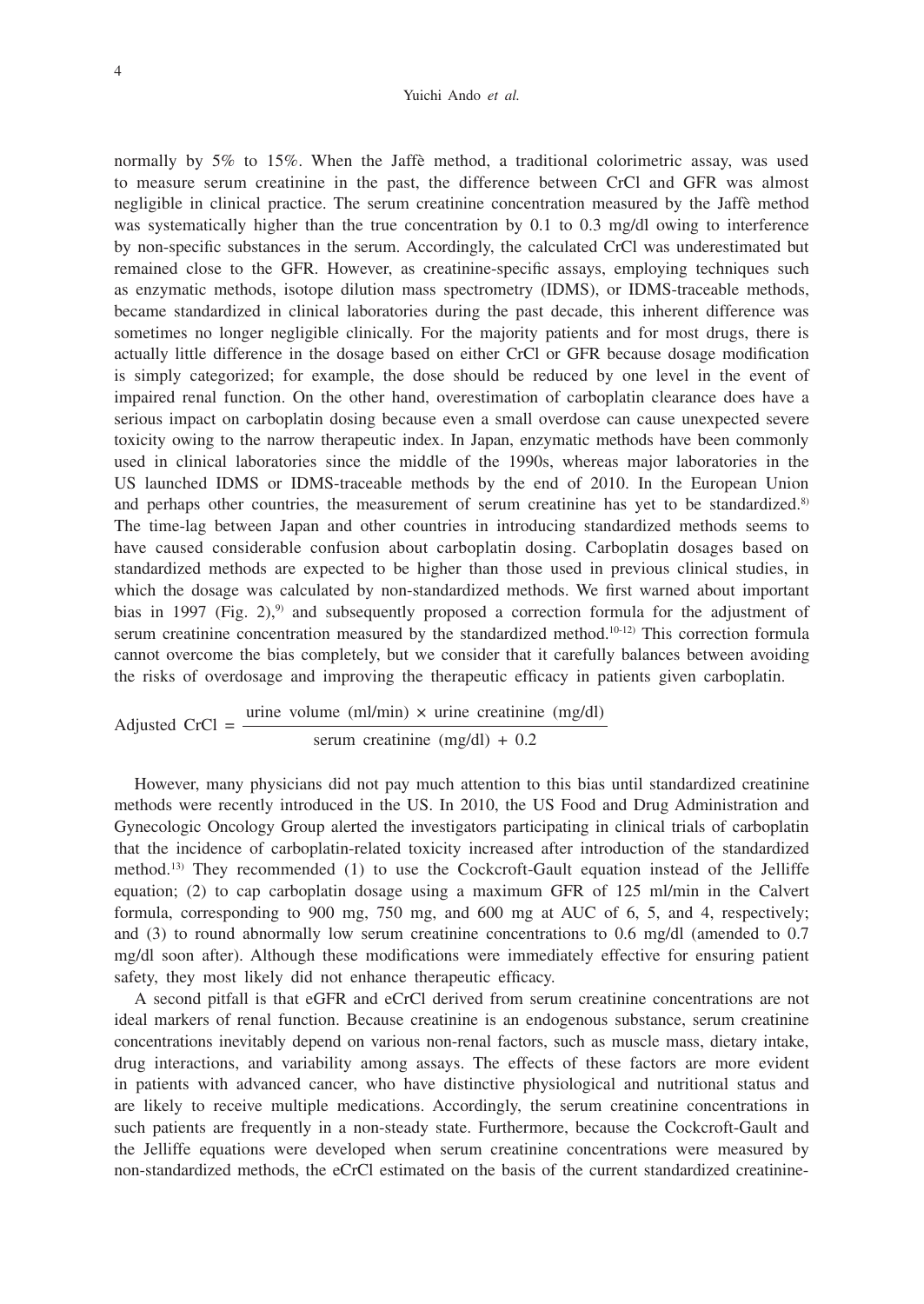

Observed clearance (ml/min)

**Fig. 2** Scatter plots of carboplatin clearance estimated by Calvert's formula versus observed clearance. The clearance estimated on the basis of crude 24-h creatinine clearance was systematically higher than the actual clearance. The serum creatinine concentration was measured by enzymatic method. Closed circles represent patients who had received prior chemotherapy with cisplatin. The line denotes complete agreement between the estimated and observed clearance. Reproduced from Ando *et al.* with permission.<sup>9)</sup>

specific method is systematically higher and less accurate.<sup>14)</sup> We should bear in mind that eCrCl, used to adjust dosage in the package inserts of most drugs, was calculated with non-standardized methods that are no longer in use. Given these limitations of serum creatinine-based eGFR and eCrCl, the GFR or CrCl should be directly measured in each patient whenever possible. Similarly, the so-called Chatelut formula, another way of estimating carboplatin clearance from serum creatinine concentrations and patient characteristics, overestimates carboplatin clearance when the serum creatinine is measured by standardized methods.<sup>11,15)</sup>

Finally, the Calvert formula requires GFR that is not adjusted for a standard BSA of 1.73 m<sup>2</sup>. Therefore, eGFR and eCrCl derived from the Jelliffe equation must be translated into units of ml/min per subject. In a pivotal phase I study of carboplatin with paclitaxel in patients with ovarian cancer, the CrCl was estimated with the Jelliffe formula, but back-calculation to units of ml/min per subject was not required, which seems to have had a considerable impact on subsequent clinical studies of carboplatin for the disease.<sup>16)</sup>

## HOW SHOULD WE CALCULATE CARBOPLATIN DOSAGE FOR JAPANESE PATIENTS?

The package insert for carboplatin in Japan states that the starting dose is 300 to 400 mg/ m<sup>2</sup> on the basis of BSA for patients with normal renal function. In addition, nonspecific safety information recommends dose reduction for patients with impaired renal function. However,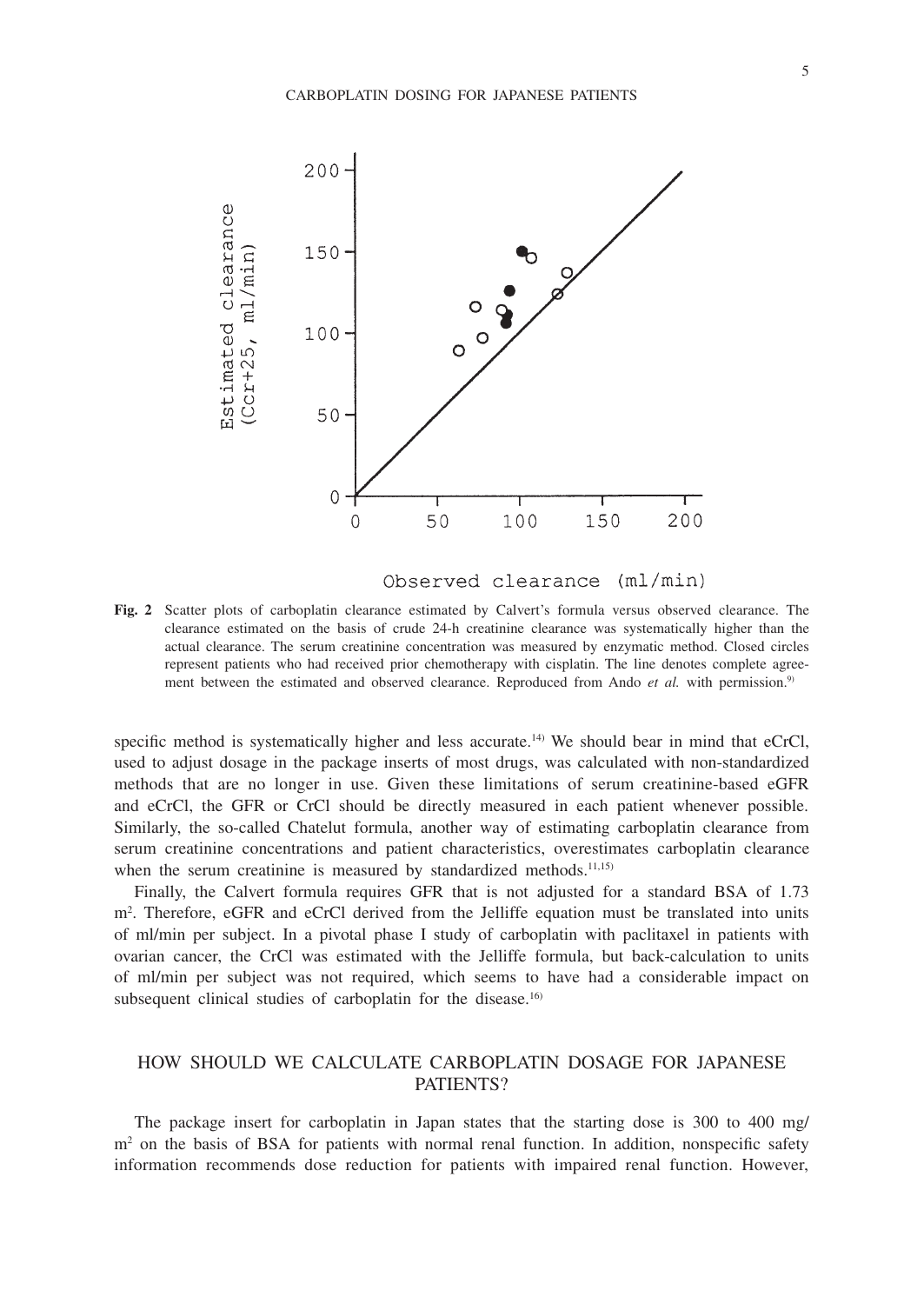AUC-based pharmacokinetic-guided dosing using the Calvert formula would be better than giving a flat dosage or BSA-based dosage with respect to patient safety and therapeutic efficacy.

The question arises as to how we should estimate carboplatin clearance and determine the dosage for adult Japanese patients? Clearly, it is not practical to routinely measure inulin-based GFR to assess a patient's renal function. Therefore, 24-h urinary collection-based CrCl adjusted by adding 0.2 mg/dl to the standardized serum creatinine concentration is currently most preferable. Similarly, eGFR with a back calculation to units of ml/min per subject is acceptable when urinary collection is difficult or a patient has to start chemotherapy immediately, albeit a single measurement of serum creatinine has inherent limitations. There is no evidence to support the use of equation-based eCrCl after adding 0.2 mg/dl to the standardized serum creatinine concentration. However, adjustment of the serum creatinine concentration is at least necessary when treatment is based on prior clinical studies that used the eCrCl derived from non-standardized serum creatinine concentrations for carboplatin dosing.

To evaluate which GFR assessment provides better performance with respect to carboplatin dosing, we investigated carboplatin pharmacokinetics in 21 Japanese patients in whom GFR was exactly measured on the basis of inulin clearance.<sup>17)</sup> Use of the adjusted 24-h CrCl gave estimated carboplatin clearance closest to the inulin clearance (GFR), whereas crude 24-h CrCl overestimated carboplatin clearance by more than 30% (Table 1). Interestingly, even the use of inulin clearance overestimated the actual clearance (dose/AUC), suggesting that the original Calvert formula inherently might cause overdosing, at least in adult Japanese patients. We suppose that the non-renal clearance of carboplatin in the formula, corresponding to a constant value of 25, might be too high for Japanese patients.

Because the Calvert formula was developed on the basis of data from patients with GFR ranging from 33 to 135 ml/min, we validated its usefulness in 2 Japanese patients who were undergoing hemodialysis (Table  $2$ ).<sup>18)</sup> The dosages were calculated using the Calvert formula, in which the GFR was assumed to be 0 (no renal function), with a target AUC of  $4 \times (100 \text{ mg})$  or 5 (125 mg). Hemodialysis was started 24 hours after the initiation of carboplatin infusion. The results of pharmacokinetic analysis revealed that the actual AUCs (4.7 and 6.1) were about 20% higher than the target values, but were within the clinically acceptable range. The pre-dialysis body clearance, which closely corresponded to the non-renal clearance, was about 16 ml/min in both patients, again supporting the hypothesis that the constant 25 in the Calvert formula might be too high for adult Japanese patients.

A single dose of carboplatin is the standard of care for adjuvant therapy of stage I testicular seminoma. In a pivotal study demonstrating the non-inferiority of a single dose of carboplatin to radiotherapy, patients received carboplatin at a target AUC of 7 on the basis of radioisotopic measurement of GFR.19) When 24-h urinary collection-based CrCl was used instead of GFR, the dose was reduced to  $90\%$  (<AUC 7) to avoid overdosage caused by the overestimation of carboplatin clearance. The poorer 5-year relapse-free survival of patients given a dose of <AUC 7 underlines the importance of accurately determining GFR in patents who receive this potentially curative treatment. For this reason, the measurement of inulin-based GFR is mandatory in patients with stage I testicular seminoma who are scheduled to receive adjuvant therapy with carboplatin at Nagoya University Hospital.

### **CONCLUSIONS**

Many oncologists have long believed that pharmacokinetic-guided dose setting of carboplatin with the Calvert formula is the most successful example of personalized chemotherapy, particu-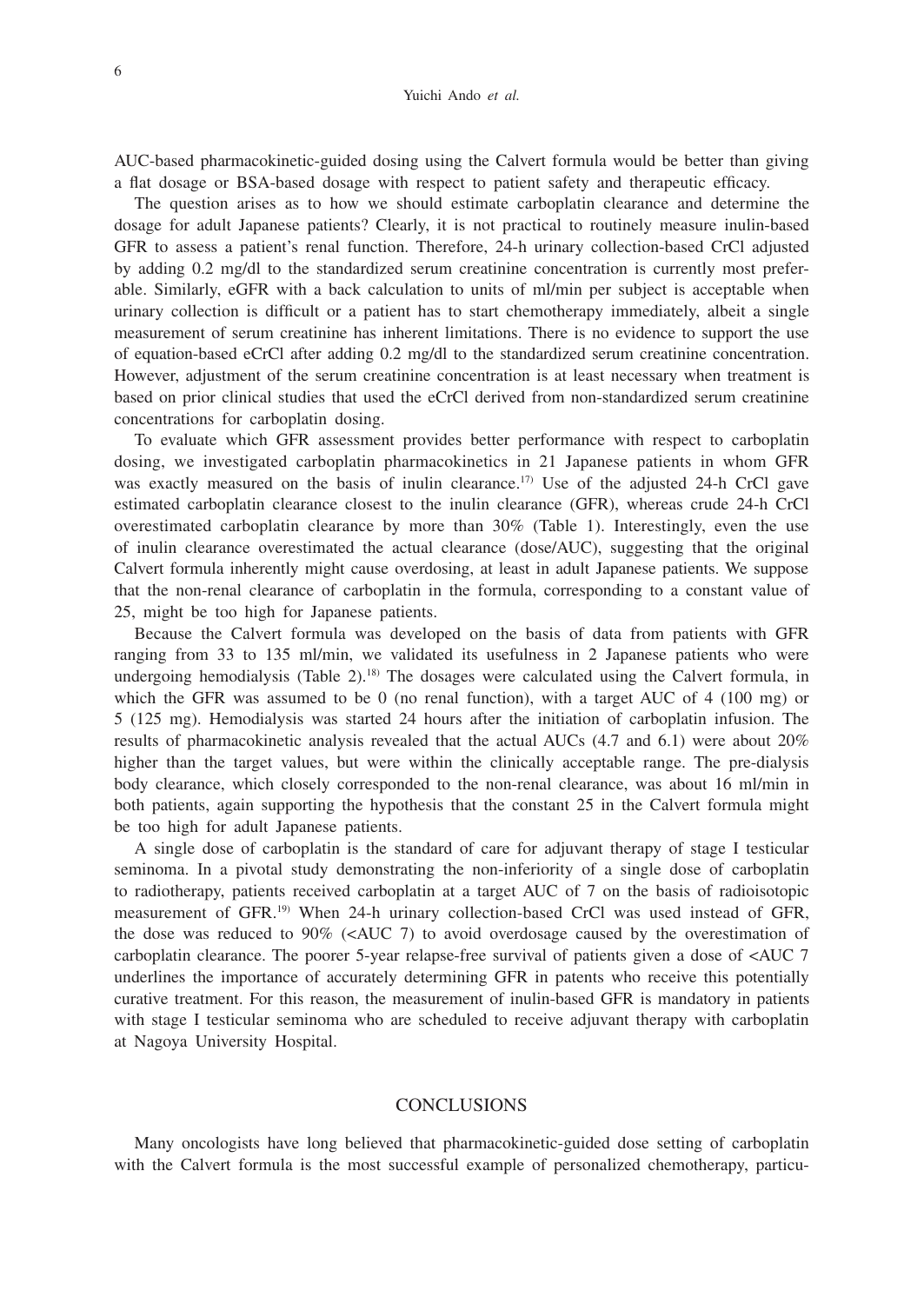| Estimated carboplatin clearance | MPE $\pm$ SE $(\%)$ | RMSE $(\% )$ |
|---------------------------------|---------------------|--------------|
| GFR (inulin) $+25$              | $14.3 \pm 5.7$      | 29.2         |
| 24-h $CrCl + 25$                | $35.4 \pm 9.2$      | 54.3         |
| Adjusted 24-h $CrCl + 25$       | $15.0 \pm 8.6$      | 41.3         |
| Estimated $CrCl + 25$           | $26.1 \pm 9.5$      | 49.8         |
| Estimated GFR $+25$             | $20.3 \pm 8.9$      | 44.5         |

**Table 1** Evaluation of various methods to estimate carboplatin clearance\*

\*Actual carboplatin clearance (ml/min) was calculated by dividing the administered dose (mg) by the measured AUC (mg/ml  $\times$  min). GFR was measured as inulin clearance. Estimated CrCl was calculated using the Cockcroft-Gault equation. Adapted from Shimokata *et al.*17)

Abbreviations: GFR, glomerular filtration rate; CrCl, creatinine clearance; MPE, mean predictive error, SE, standard error; RMSE, root mean squared error; AUC, the area under the plasma drug concentration-time curve.

| Parameter                | Patient 1      | Patient 2 |
|--------------------------|----------------|-----------|
| Dose (per subject)       | $100$ mg       | $125$ mg  |
| $C_{\text{max}}$ (µg/ml) | 6.47           | 9.27      |
| AUC (mg/ml $\times$ min) |                |           |
| Target                   | $\overline{4}$ | 5         |
| Pre-HD                   | 3.9            | 5.52      |
| Post-HD                  | 0.58           | 0.36      |
| Total                    | 4.7            | 6.1       |
| Pre-HD $T_{1/2}$ (h)     | 17.5           | 13.8      |
| Pre-HD CL (ml/min)       | 16.1           | 16.5      |

**Table 2** Pharmacokinetic parameters of carboplatin in patients who are undergoing hemodialysis

 $C_{\text{max}}$ , maximum plasma concentration; AUC, the area under the plasma drug concentration-time curve; HD, hemodialysis;  $T_{1/2}$ , elimination half-life, CL, plasma body clearance.

larly as compared with the classic practice of basing the dose on BSA. However, increasing concern has been raised about this strategy because previous clinical trials have used different methods to estimate drug clearance for carboplatin dosing. There is a particularly high risk of carboplatin overdosing when the dosage is based on the standardized serum creatinine concentration. Therefore, many lines of clinical evidence should be interpreted with caution when applied to current patients. Besides measuring inulin-based GFR, currently recommended methods to assess renal function for the Calvert formula include (1) 24-h urinary collection-based CrCl adjusted by adding 0.2 mg/dl to the standardized serum creatinine concentration, and (2) eGFR with a back calculation to units of ml/min per subject. To ensure patient safety and facilitate a medical-team approach, the single most appropriate method available at each institute or medical team should be consistently used to calculate the dose of carboplatin with the Calvert formula.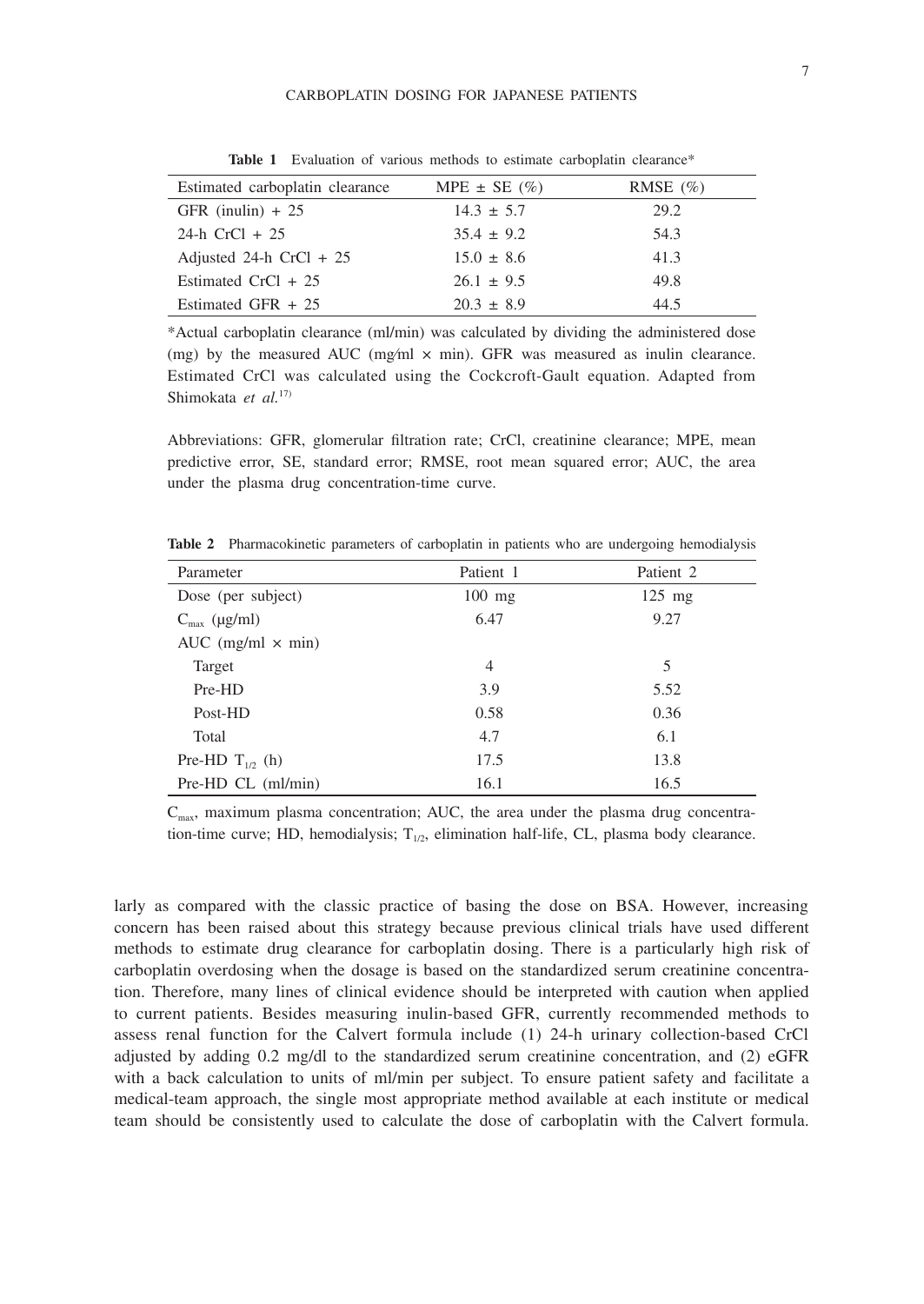#### CONFLICT OF INTEREST

This work was supported in part by a Grant-in-Aid from the Ministry of Education, Culture, Sports, Science and Technology of Japan (Training Program for Oncology Professionals).

#### **REFERENCES**

- 1) Harland SJ, Newell DR, Siddik ZH, Chadwick R, Calvert AH, Harrap KR. Pharmacokinetics of *cis*diammine-1,1-cyclobutane dicarboxylate platinum(II) in patients with normal and impaired renal function. *Cancer Res*, 1984; 44: 1693–1697.
- 2) Jodrell DI, Egorin MJ, Canetta RM, Langenberg P, Goldbloom EP, Burroughs JN, Goodlow JL, Tan S, Wiltshaw E. Relationships between carboplatin exposure and tumor response and toxicity in patients with ovarian cancer. *J Clin Oncol*, 1992; 10: 520–528.
- 3) Calvert AH, Newell DR, Gumbrell LA, O'Reilly S, Burnell M, Boxall FE, Siddik ZH, Judson IR, Gore ME, Wiltshaw E. Carboplatin dosage: prospective evaluation of a simple formula based on renal function. *J Clin Oncol*, 1989; 7: 1748–1756.
- 4) Matzke GR, Aronoff GR, Atkinson AJ Jr, Bennett WM, Decker BS, Eckardt KU, Golper T, Grabe DW, Kasiske B, Keller F, Kielstein JT, Mehta R, Mueller BA, Pasko DA, Schaefer F, Sica DA, Inker LA, Umans JG, Murray P. Drug dosing consideration in patients with acute and chronic kidney disease-a clinical update from Kidney Disease: Improving Global Outcomes (KDIGO). *Kidney Int*, 2011; 80: 1122–1137.
- 5) Cockcroft DW, Gault MH. Prediction of creatinine clearance from serum creatinine. *Nephron*, 1976; 16: 31–41.
- 6) Jelliffe RW. Estimation of creatinine clearance when urine cannot be collected. *Lancet*, 1971; 1: 975–976.
- 7) Matsuo S, Imai E, Horio M, Yasuda Y, Tomita K, Nitta K, Yamagata K, Tomino Y, Yokoyama H, Hishida A; Collaborators developing the Japanese equation for estimated GFR. Revised equations for estimated GFR from serum creatinine in Japan. *Am J Kidney Dis*, 2009; 53: 982–992.
- 8) Delanghe JR, Cobbaert C, Galteau MM, Harmoinen A, Jansen R, Kruse R, Laitinen P, Thienpont LM, Wuyts B, Weykamp C, Panteghini M. Trueness verification of actual creatinine assays in the European market demonstrates a disappointing variability that needs substantial improvement. An international study in the framework of the EC4 creatinine standardization working group. *Clin Chem Lab Med*, 2008; 46: 1319–1325.
- 9) Ando Y, Minami H, Saka H, Ando M, Sugiura S, Sakai S, Shimokata K. Pharmacokinetic study of carboplatin given on a 5-day intravenous schedule. *Jpn J Cancer Res*, 1997; 88: 517–521.
- 10) Ando Y, Minami H, Saka H, Ando M, Sakai S, Shimokata K. Adjustment of creatinine clearance improves accuracy of Calvert's formula for carboplatin dosing. *Br J Cancer*, 1997; 76: 1067–1071.
- 11) Minami H, Ando Y, Saka H, Shimokata K. Re: prediction of carboplatin clearance from standard morphological and biological patient characteristics. *J Natl Cancer Inst*, 1997; 89: 968–970.
- 12) Ando M, Minami H, Ando Y, Saka H, Sakai S, Yamamoto M, Sasaki Y, Shimokata K, Hasegawa Y. Multi-institutional validation study of carboplatin dosing formula using adjusted serum creatinine level. *Clin Cancer Res*, 2000; 6: 4733–4738.
- 13) Food and Drug Administration. Carboplatin dosing; http://www.fda.gov/AboutFDA/CentersOffices/Officeof-MedicalProductsandTobacco/CDER/ucm228974.htm (accessed 26 August 2013)
- 14) Stevens LA, Manzi J, Levey AS, Chen J, Deysher AE, Greene T, Poggio ED, Schmid CH, Steffes MW, Zhang YL, Van Lente F, Coresh J. Impact of creatinine calibration on performance of GFR estimating equations in a pooled individual patient database. *Am J Kidney Dis*, 2007; 50: 21–35.
- 15) Chatelut E, Canal P, Brunner V, Chevreau C, Pujol A, Boneu A, Roché H, Houin G, Bugat R. Prediction of carboplatin clearance from standard morphological and biological patient characteristics. J *Natl Cancer Inst*, 1995; 87: 573–80.
- 16) Bookman MA, McGuire WP 3rd, Kilpatrick D, Keenan E, Hogan WM, Johnson SW, O'Dwyer P, Rowinsky E, Gallion HH, Ozols RF. Carboplatin and paclitaxel in ovarian carcinoma: a phase I study of the Gynecologic Oncology Group. *J Clin Oncol*, 1996; 14: 1895–1902.
- 17) Shimokata T, Ando Y, Yasuda Y, Hamada A, Kawada K, Saito H, Matsuo S, Kondo M, Imaizumi K, Hasegawa Y. Prospective evaluation of pharmacokinetically guided dosing of carboplatin in Japanese patients with cancer. *Cancer Sci*, 2010; 101: 2601–2605.
- 18) Oguri T, Shimokata T, Inada M, Ito I, Ando Y, Sasaki Y, Hasegawa Y. Pharmacokinetic analysis of